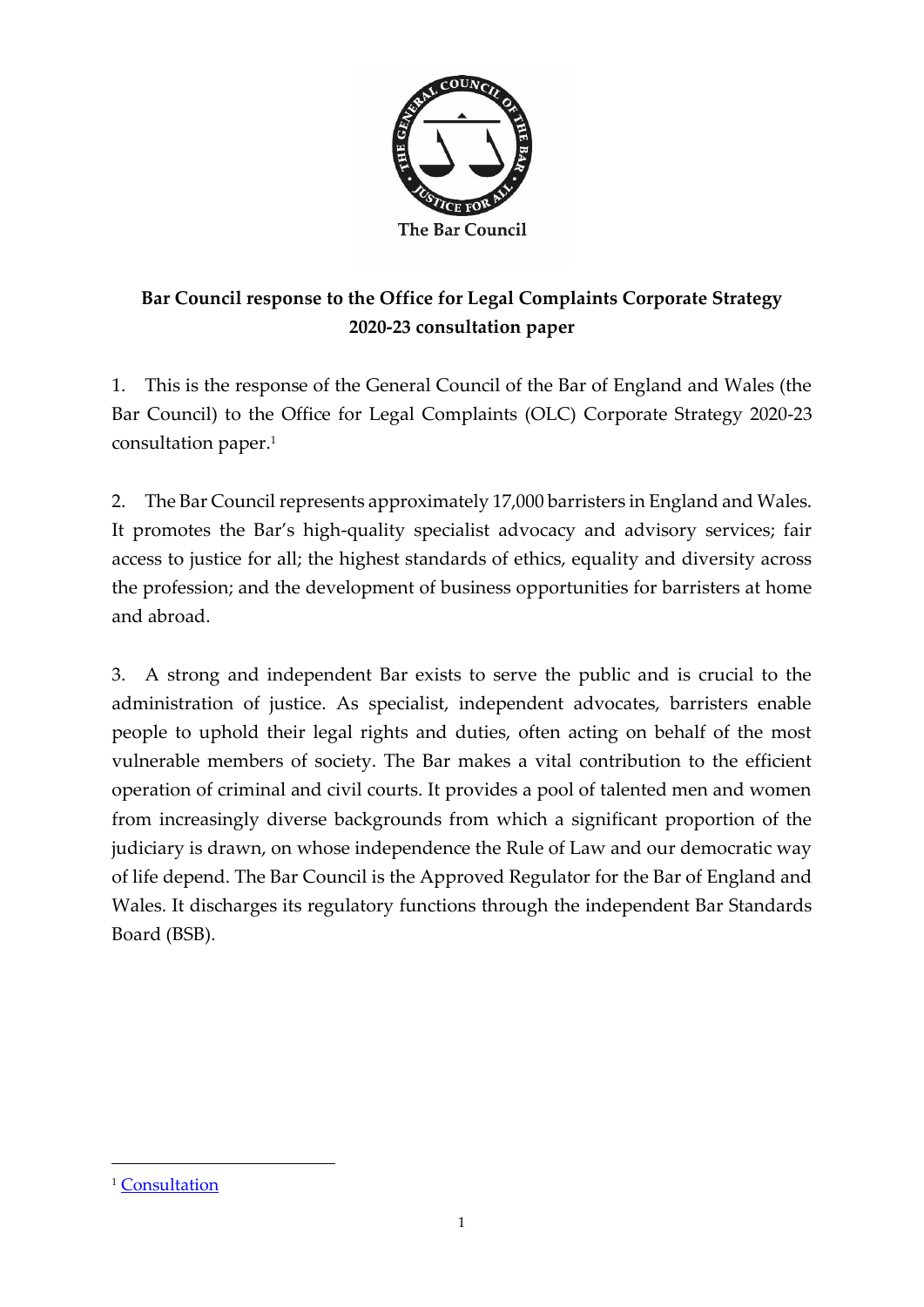#### **Horizon Scanning**

# **Question 1: Have we considered all of the external developments that may affect our operations over the lifetime of this strategy? If not, what else should we take account of?**

4. We agree that it is sensible for the OLC to consider the external developments that are likely to have a bearing on it over the next three years. Many of these external developments will also have an impact on the barrister profession, and we note that the OLC has rightly included the UCL Review of Legal Regulation and further work on the quality of criminal justice advocacy in the list of external developments. We have observed that the Horizon Scanning is more focused on developments that affect certain legal service providers. For example, Horizon Scanning includes details on new SRA Standards & Regulations taking effect, the launch of the Solicitors Qualifying Examination in 2021 and the potential for law firm insolvencies to continue increasing.<sup>2</sup> Whilst we have no objection to the inclusion of these developments affecting the solicitor profession, we are concerned that the external developments affecting barristers have not been fully considered.

5. We would encourage consideration of other external developments that may specifically affect the Bar. For example, there have been significant changes regarding education and training due to the 'Future Bar Training' programme of reform by the Bar Standards Board. These changes include the ability for students to attain the three components of Bar Training through any one of the four approved training pathways. $^3$ In December 2021 the first new Professional Ethics centralised assessment will take place with the Bar Standards Board examination being sat during pupillage or the work-based learning component rather than during the vocational component of training. There will still be an assessment set by Authorised Education and Training Organisations during the vocational component. Negotiation skills will be a mandatory part of the non-practising period of pupillage from September 2021. It is

<sup>2</sup> Ibid, page 4

<sup>3</sup> [https://www.barstandardsboard.org.uk/training-qualification/bar-qualification](https://www.barstandardsboard.org.uk/training-qualification/bar-qualification-manual/part-1-overview/b2-approved-pathways.html)[manual/part-1-overview/b2-approved-pathways.html](https://www.barstandardsboard.org.uk/training-qualification/bar-qualification-manual/part-1-overview/b2-approved-pathways.html)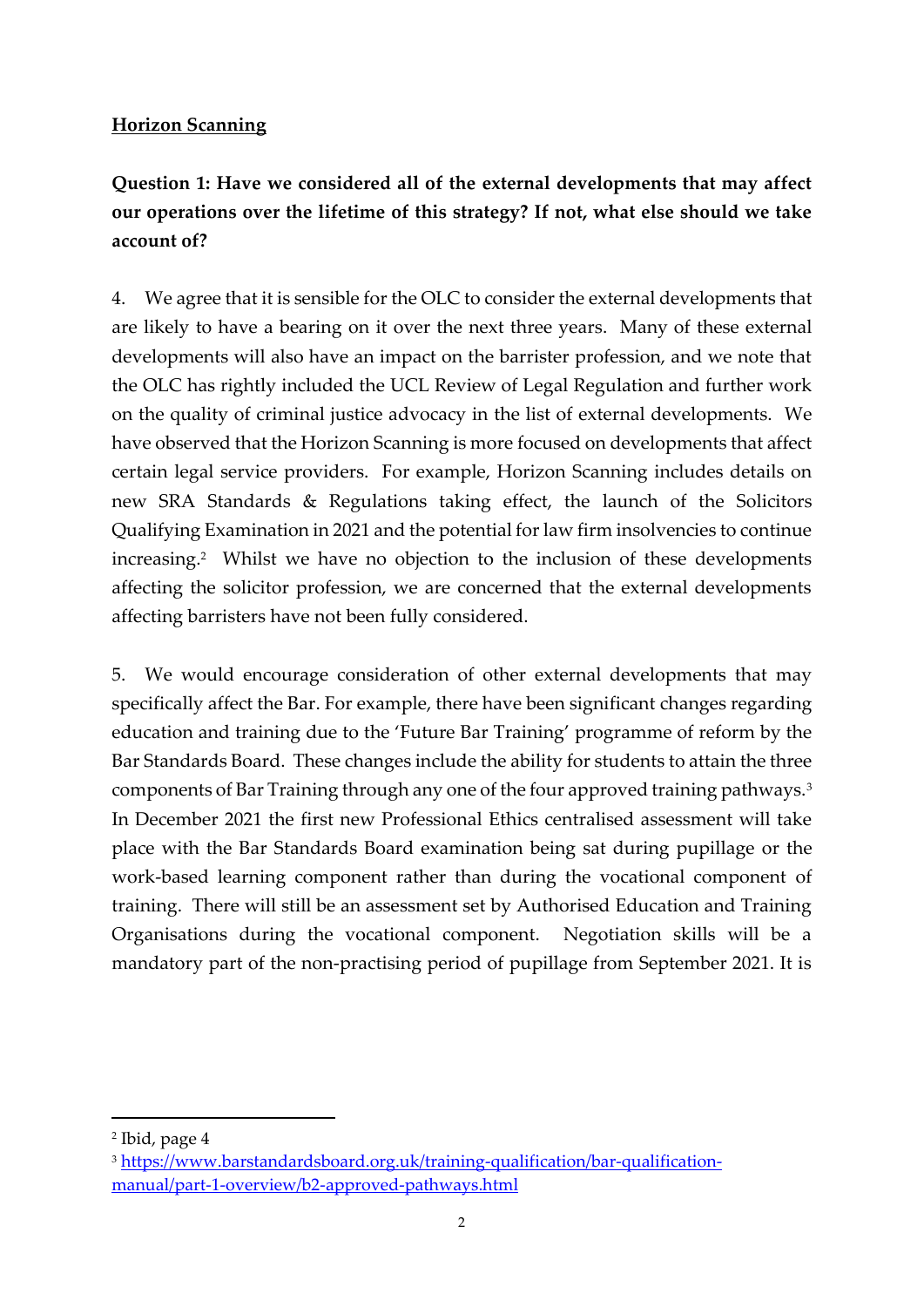no longer mandatory to complete forensic accounting or practice management courses.<sup>4</sup>

6. There have also been a number of regulatory changes or external developments that will affect barristers. For example, the BSB Handbook is currently being reviewed and may be subject to significant change this year. Another key change is the Money [Laundering, Terrorist Financing and Transfer of Funds \(Information on the Payer\)](http://www.legislation.gov.uk/uksi/2017/692/contents/made)  [Regulations 2017](http://www.legislation.gov.uk/uksi/2017/692/contents/made) being updated by the new Money Laundering and Terrorist [Financing \(Amendment\) Regulations 2019](http://www.legislation.gov.uk/uksi/2019/1511/contents/made) on 19 January 2020*.* These changes were brought in by the EU's 5<sup>th</sup> [Money Laundering Directive](https://eur-lex.europa.eu/legal-content/EN/TXT/?uri=CELEX:32018L0843) (which the UK will continue to comply with post-Brexit). Whilst we appreciate the changes will affect the legal sector as a whole, the key changes affecting barristers include an expanded definition of tax advisors, further requirements for carrying out Customer Due Diligence, and a new requirement to report discrepancies on the Companies House register. Subsequently, the Bar Council's extensive guidance<sup>5</sup> provided to the barrister profession will again change this year and barristers will need to assess if and how the changes will affect their practice.

### **Strategy and business plan**

## **Question 2: Have we identified the correct strategic areas to focus on in the next three years? If not, what should we be addressing?**

7. We welcome the three strategic objectives that have been put forward in the OLC Corporate Strategy. In particular, we note that Strategic Objective two, 'increasing the transparency and impact of our casework to support greater access to justice' chimes with the Bar Council Manifesto, which includes "ensuring everyone has fair access to justice".<sup>6</sup>

8. We appreciate that the aims in the Corporate Strategy, within Strategic Objective two, include: *"*working more closely with the stakeholder community to communicate the lessons from OLC's work to a wider audience" and "directing a greater proportion

<sup>4</sup> [https://www.barstandardsboard.org.uk/training-qualification/bar-qualification](https://www.barstandardsboard.org.uk/training-qualification/bar-qualification-manual/part-2-for-students-pupils--transferring-lawyers/c5-assessment-of-pupils-and-compulsory-courses.html)[manual/part-2-for-students-pupils--transferring-lawyers/c5-assessment-of-pupils-and](https://www.barstandardsboard.org.uk/training-qualification/bar-qualification-manual/part-2-for-students-pupils--transferring-lawyers/c5-assessment-of-pupils-and-compulsory-courses.html)[compulsory-courses.html](https://www.barstandardsboard.org.uk/training-qualification/bar-qualification-manual/part-2-for-students-pupils--transferring-lawyers/c5-assessment-of-pupils-and-compulsory-courses.html)

<sup>5</sup> [Guidance](https://www.barcouncilethics.co.uk/wp-content/uploads/2017/10/Money-Laundering-and-Terrorist-Financing-updated-20182.pdf)

<sup>6</sup> [Bar Council manifesto](http://downloads2.dodsmonitoring.com/downloads/Roisin%20%5BTemporary%20-%20July%5D/Bar%20Council%20Manifesto%202019%20digital%20brochure.pdf)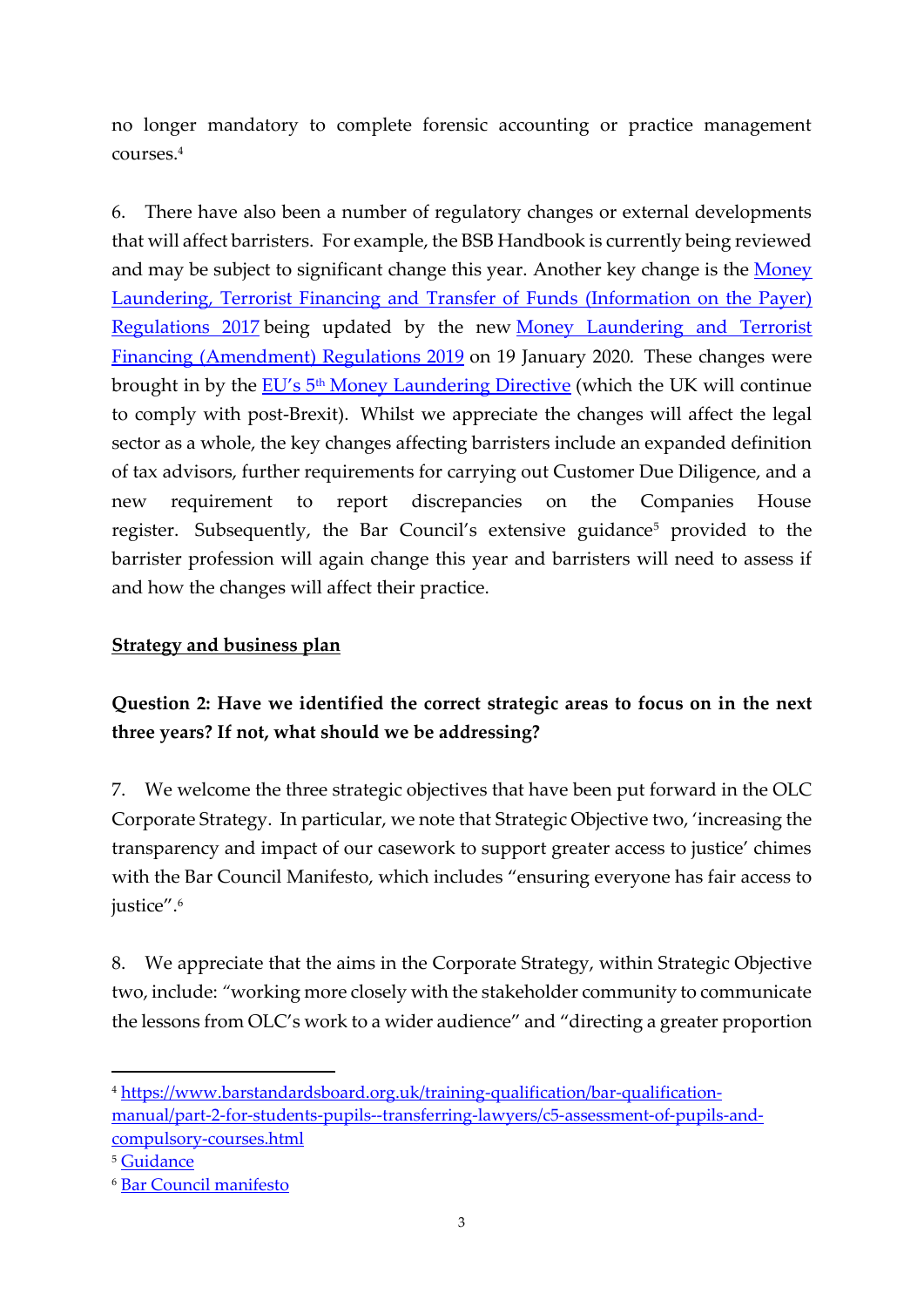of our budget towards feedback in order to provide a better insight from our casework and support firms where most appropriate*." 7* This overlaps with some of the ideas that were put forward in the "Transparency and Reporting Impact discussion paper" recently published by the Legal Ombudsman.<sup>8</sup> The discussion paper considered a number of new proposals, such as writing annual reviews for a set percentage of service providers (based on a specific selection criteria), publishing all Ombudsman decisions in full and publishing a greater range of data. We would be keen to learn whether this Corporate Strategy has already considered those options or will be exploring the responses generated from the Legal Ombudsman discussion paper and subsequent views from professional bodies in tandem with the responses to this paper. Whilst we appreciate the aims behind the exploration of these ideas, we are keen that duplication is avoided and coordination is achieved where possible.

9. In our response to the Legal Ombudsman discussion paper<sup>9</sup> we emphasised that careful consideration of the impact of further change on the barrister profession was required, particularly due to the unique operating model that many at the Bar ascribe to, namely, being self-employed members of chambers. The same considerations are present here. We are keen to understand more about each of the activities that the OLC has planned under its 'key things to do in the next 12 months' section under each strategic objective. It is difficult to assess them without further detail.

10. Under Strategic Objective two, a 'key thing to do in the next 12 months' includes "working more closely with our stakeholder community to communicate the lessons from our work to a wider audience". We support greater transparency for consumers and education of the general public about OLC's work. We would like however, to know in more detail what is envisaged. For example, will it be general education about the work of the Legal Ombudsman, and how complaints are handled, or more specifically, providing feedback gained from the collection of data to stakeholders, that will in turn be available to consumers and the general public.

11. As with any further detail published regarding complaints made about barristers, there has to be a balance struck between data published that is useful for the consumer and as part of feedback for legal professionals, whilst also ensuring the protection of

<sup>7</sup> [OLC Corporate Strategy 2020-23,](https://www.legalombudsman.org.uk/wp-content/uploads/2019/12/FINAL-STRATEGY-2020-23-Consultation.pdf) page 7

<sup>8</sup> [https://www.legalombudsman.org.uk/wp-content/uploads/2019/11/Updated-transparency](https://www.legalombudsman.org.uk/wp-content/uploads/2019/11/Updated-transparency-discussion-paper-November-2019.pdf)[discussion-paper-November-2019.pdf](https://www.legalombudsman.org.uk/wp-content/uploads/2019/11/Updated-transparency-discussion-paper-November-2019.pdf)

<sup>9</sup> *Ibid*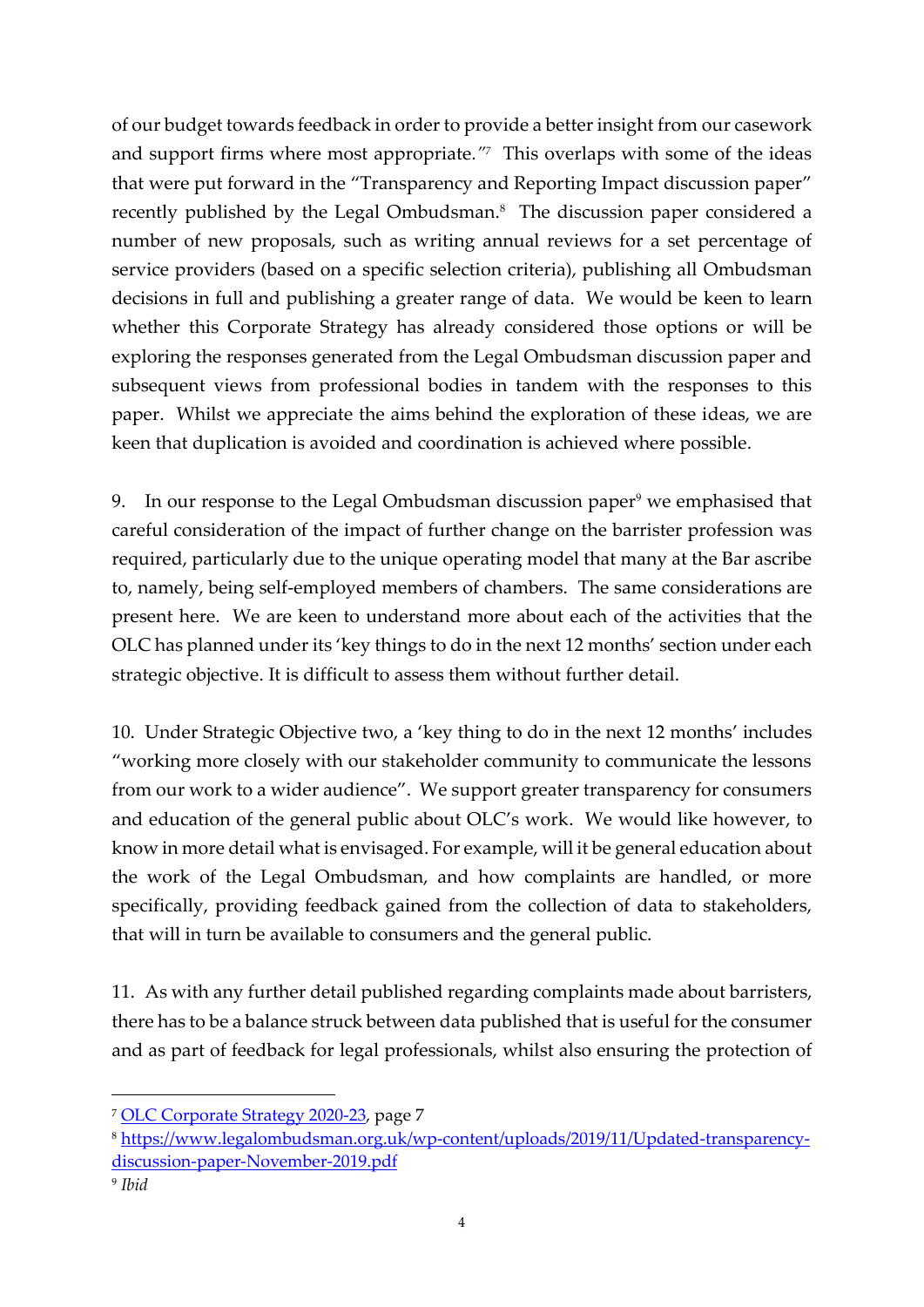legal professions themselves. As we made clear in our response to the Legal Ombudsman discussion paper, any move to publish additional data about service providers and complaints raised against them must be supported by evidence-based analysis of the benefits, disadvantages and financial costs of doing so.<sup>10</sup> Therefore, before being able to comment satisfactorily on whether it would be useful to have communications of lessons from the work, we would wish to see a sample or demonstration of what the data may look like if published, and who would have access to the data as well as its intended purpose.

12. We note that under Strategic Objective Three, the OLC has "Started scoping the potential of artificial intelligence to benefit different aspects of our business process" and in the next 12 months, it intends to "Develop any artificial intelligence mechanisms that we find effective through our scoping project". We would welcome further elaboration on this scoping project, particularly regarding the areas in which the OLC has been scoping out the potential for artificial intelligence (AI). While we are not aware of what is being proposed, we could conceive of a utilisation of AI to increase efficiencies in some of its operational functions. However, we would strongly challenge any suggestion that AI may assist in the Ombudsman's decision-making functions. The Ombudsman's stated Customer Service Principles and Standards are of being Open, Fair, Independent and Effective. It is not difficult to conceive a utilisation of AI which diminishes these principles; for example, if AI were used to assist the Ombudsman in coming to decisions in cases. This scenario would be a clear breach of the Ombudsman's principles of independence and fairness. Furthermore, the OLC is responsible for ensuring promotion of the regulatory objectives set out in the Legal Services Act 2007, including improving access to justice, and supporting the constitutional principle of law. Any use of AI which removed the Ombudsman's ability to make decisions independently and fairly would be contrary to these objectives.

#### **Question 3: Are there any objectives that should take priority amongst these?**

13. As specified in our response to Question 1, we welcome all three of the written Strategic Objectives. We would like to ensure though, that the correct balance is struck between Strategic Objectives 1 and 2 which focus on the complaint journey and consumers, and Objective 3 which focuses on the legal sector. We want to ensure there

<sup>10</sup> [https://www.barcouncil.org.uk/uploads/assets/0ca7c546-9677-423d-9ad862175f75a851/Bar-](https://www.barcouncil.org.uk/uploads/assets/0ca7c546-9677-423d-9ad862175f75a851/Bar-Council-response-to-LeO-transparency-discussion-paper-Jan-2020.pdf)[Council-response-to-LeO-transparency-discussion-paper-Jan-2020.pdf](https://www.barcouncil.org.uk/uploads/assets/0ca7c546-9677-423d-9ad862175f75a851/Bar-Council-response-to-LeO-transparency-discussion-paper-Jan-2020.pdf)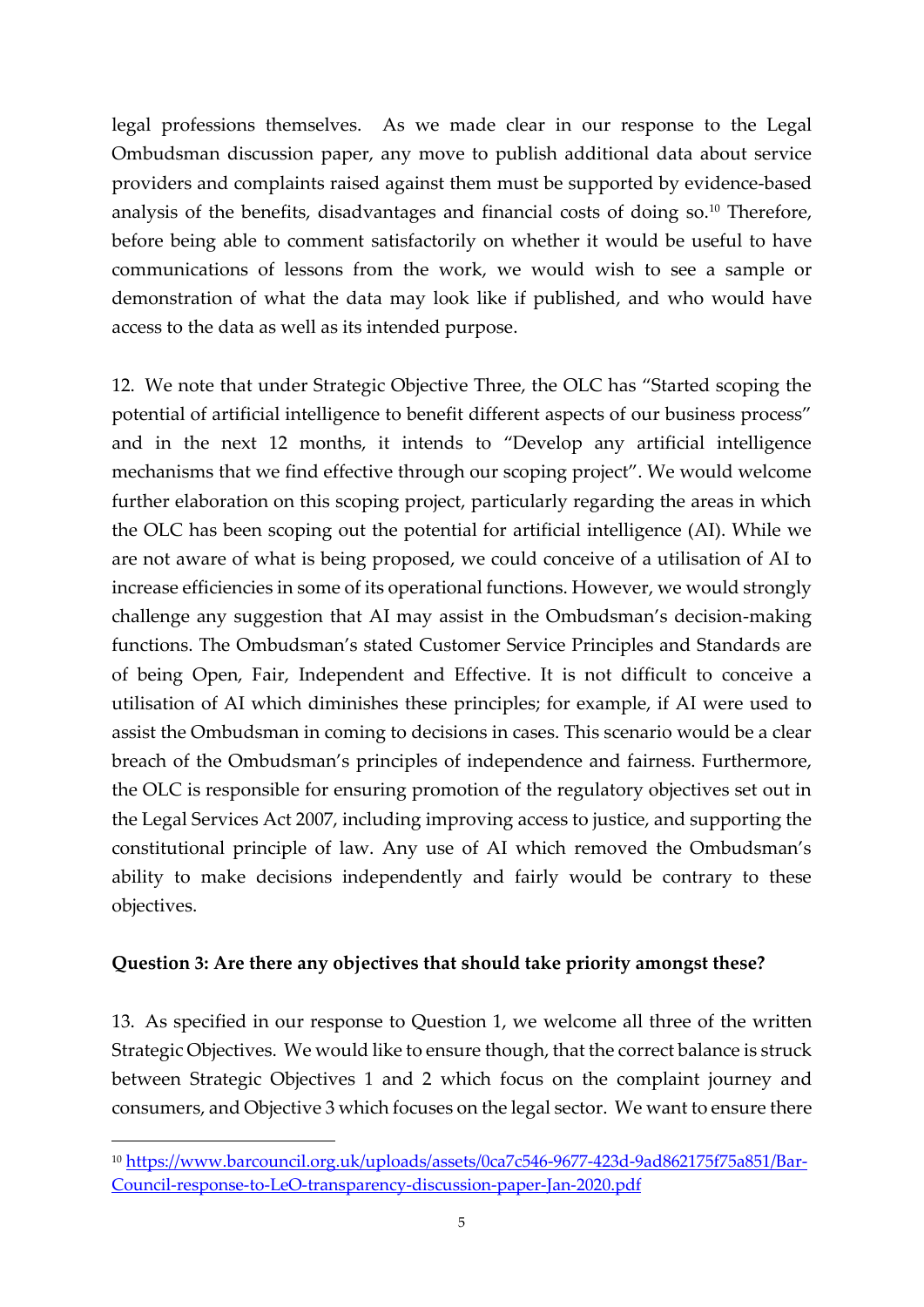is a balance between ensuring that consumers have confidence in using legal providers and that the OLC achieves transparency on one hand, and on other, ensuring that individual practitioners are protected from unmerited complaints.

### **Question 4: Will our proposed actions for the next 12 months help us to achieve the strategic objectives we have set for 2020-23?**

14. We broadly accept that the proposed actions for the next 12 months could help the OLC to achieve the strategic objectives to some degree. However, we have some concerns in relation to some of the proposed actions, detailed below.

15. In Strategic Objective one, there are five 'key things to do in the next 12 months' listed. These include, amongst other key points, developing the skills and expertise of staff, communicating all stages of the process more clearly to complainants and service providers and ensuring disputes are resolved in the most appropriate and effective way. We agree that these actions may assist to improve the experience of the service for complainants and service providers as part of Strategic Objective one. However, increasing the levels of operational staff so that people are not waiting at the front end of OLC's service will not necessarily equate to improving the experience of users of the service if at the next stage of the process, complainants are still experiencing the same levels of delay.

16. We are also concerned at the 'key things to do in the next 12 months' will not have the effect that it states in three years as part of the Strategic Objectives. For example, in Strategic Objective one it is stated that "overall, this means that the legal sector recognises that we provide an excellent level of service and people are more likely to be confident in engaging with legal service providers because of our work". We do not agree that the first part of the sentence necessarily leads into the second part, particularly as there are a number of factors as to why the public may not choose to engage with legal professionals, such as being concerned about cost, being unaware that they have a legal need and not knowing the difference between regulated and unregulated providers. The different factors affecting consumers' confidence to engage with legal service providers cannot realistically all be addressed by the OLC alone.

17. On Strategic Objective two, OLC wants to work more closely with the stakeholder community over the next 12 months to communicate the lessons of their work to a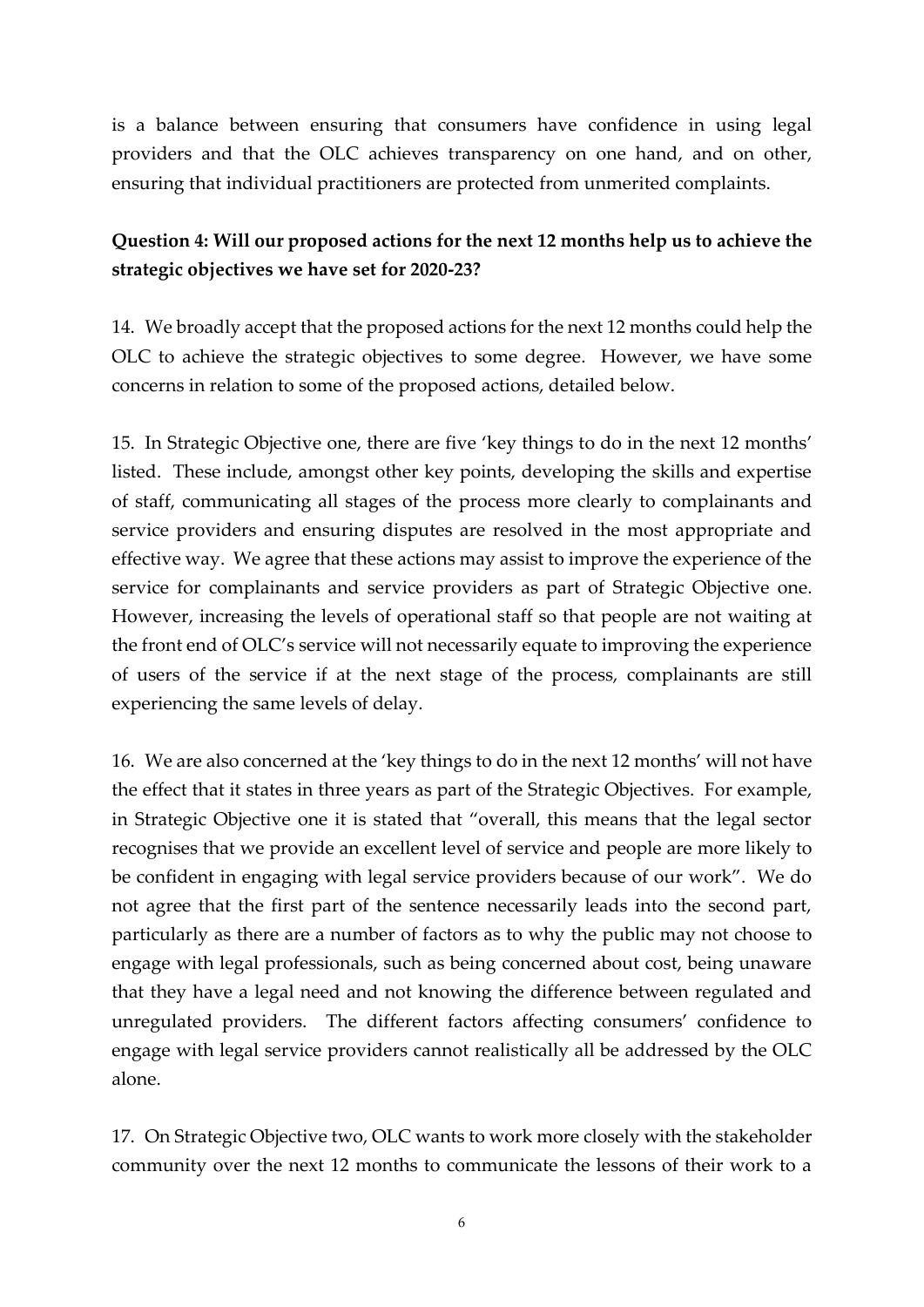wider audience. We welcome this particular plan as we consider it to be important and it would build on work we have already done with the Legal Ombudsman. We were pleased to work with LeO in 2017 and again in 2019 to deliver a complaints handling seminar to the profession. We would like to continue to engage with the Legal Ombudsman and look forward to another complaints handling seminar planned for later this year.

18. We believe it would be useful for the Bar Council and barristers to be able to access up to date information about the nature of complaints brought against barristers and the complaints process, for example timings and the nature of sanctions available to the Ombudsman.

19. We note though that under 'what difference will we have made in 3 years', OLC states "law schools and others responsible for education, training and ongoing learning will have access to materials we produce about good customer service". We would welcome further information on how this would be delivered. If it were to include education, training and ongoing learning institutions, this would include a number of providers, particularly taking into account the new providers under the 'Future Bar Training Scheme'. Even were OLC's budget increased, we are keen to understand how this extensive public legal education project would be achieved and in what form.

#### **Budget**

## **Question 5: Do you agree with our plans for an increased budget in order to bring about the proposed improvements in customer journey and in learning and feedback to the sector?**

20. We recognise the aims behind the proposed increase in budget, which includes the ambition to improve customer journey times and increase the investment in sharing learning from the casework of the Legal Ombudsman with the profession. However, we are concerned that the OLC has not fully understood the impact of requesting an increase of 20% in the budget both on representative bodies and the profession. Just over a month before the new budget year begins is not the appropriate time to request an increase in budget. We consider that all other avenues should be explored and exhausted before requesting any budget increase. It is difficult to assess the budget proposals without seeing any detailed costs provisions. As an example,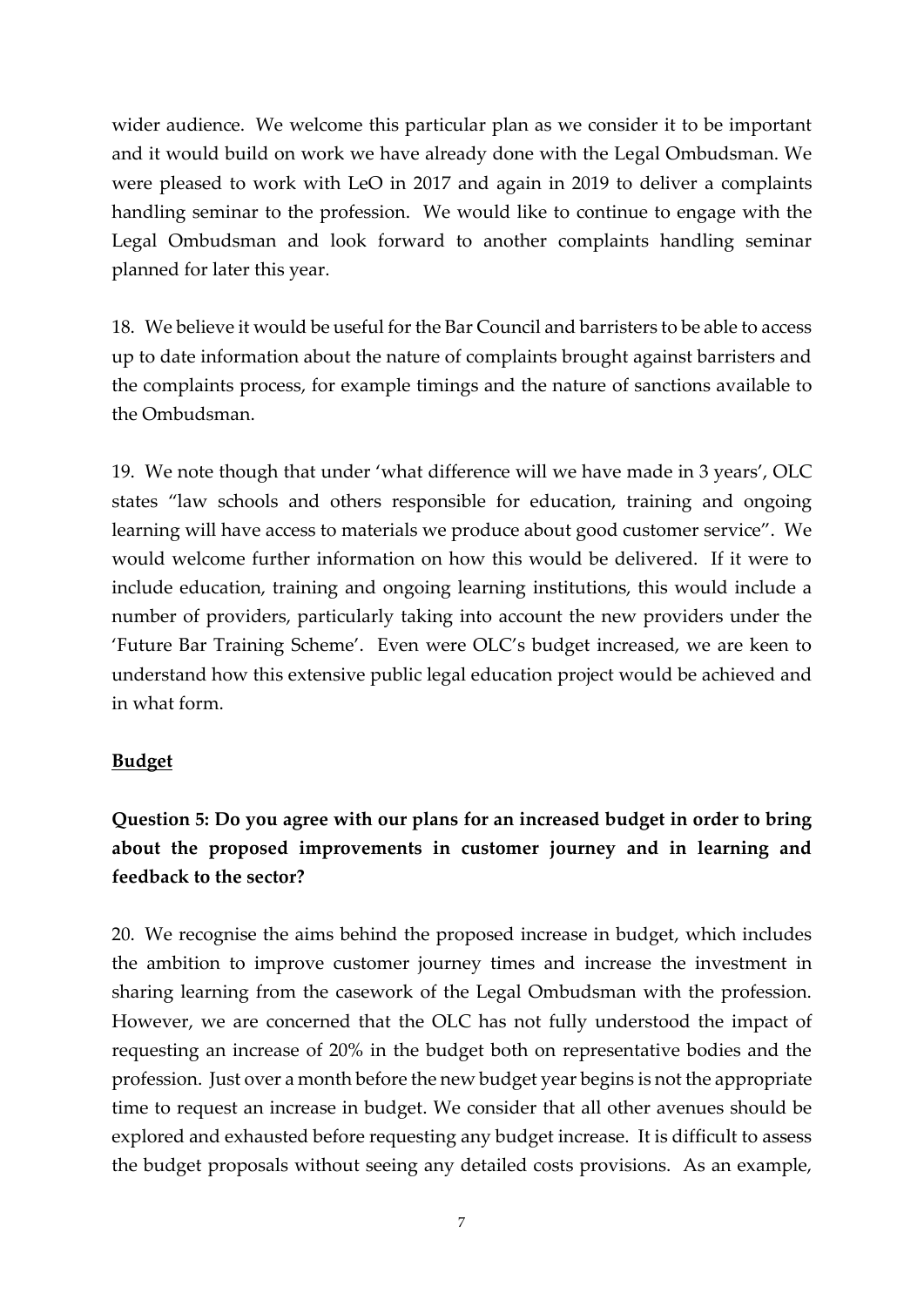there is a proposal that this budgetary increase would help towards securing extra staff. There is, however, no evidence that any assessment has been carried out as to how many extra staff the OLC envisage are needed for the improvement of customer journey times, how much the recruitment process would cost or the length of time it would take to recruit extra staff. In our view, citing these details is crucial in any proposal for a budgetary increase.

21. We also strongly object to the timing of the proposed increase in budget. The Bar Council's budget, decided after lengthy consideration, consultation and approval from the Legal Services Board, has already been set for 2020/21. A proposal for a 20% increase for the next financial year received after the representative body budgets have been finalised and the Practising Certificate Fee application has been approved by the LSB is totally unacceptable. This is because the levy on the profession that funds the OLC is collected by the Bar Council from practising barristers and has already been factored into the Practicing Certificate Fee levels. Any increase in OLC costs would cause major disruption as it cannot be easily accommodated within an already set budget. Consulting in February for an increased budget to begin in April demonstrates a lack of forward planning.

22. We are also concerned about the impact that a 20% budget increase on the OLC would have on all professions whose Practicing Certificate fees fund the OLC, and in particular, the Bar. As well as the LSB levy, the Bar Council pays an OLC levy. This is collected from practising barristers. Our OLC levy for 2019 was in the region of £490k. If the OLC's plans are taken forward our contribution will increase by nearly £100k. This significant extra cost would fall to practising barristers, and as a result this additional burden on the profession would need to be justified as providing value for money, which it currently does not.

23. Funding for the Legal Ombudsman is one of several regulatory costs borne by barristers and should not be viewed in isolation. There is a risk that increases in costs that the profession bears will be passed onto consumers by practitioners raising their fees to cover the increased costs. This not only could cause consumers to be wary of using barristers, who they might perceive as too expensive but could even push consumers towards the unregulated sector, who on the face of it, may offer a cheaper service but who cannot claim to offer the same quality, protections and redress mechanisms as barristers (an indeed all regulated legal professionals). Additionally, the perception or actuality of any increased costs as a practising barrister has an